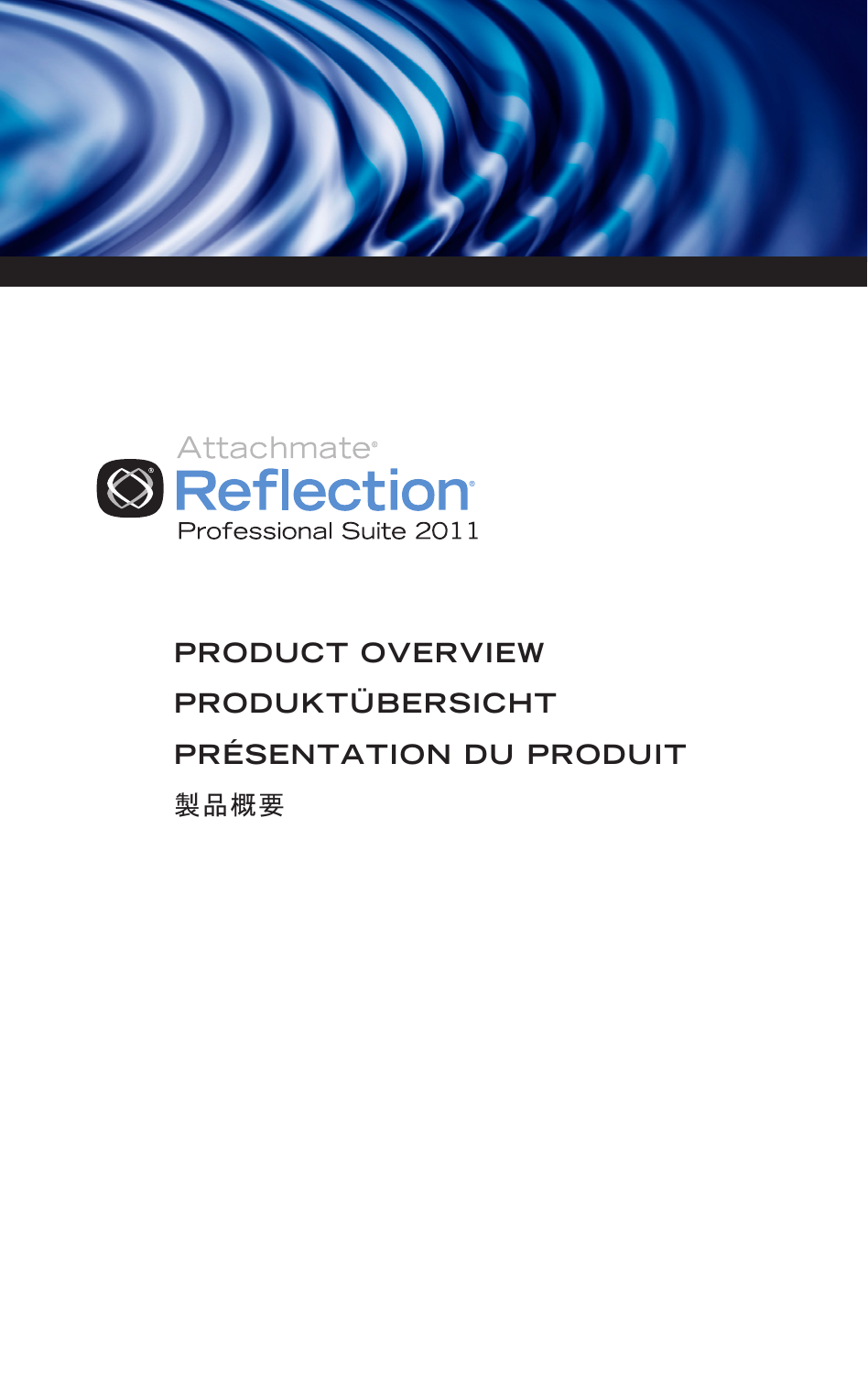#### **PRODUCT OVERVIEW**



## **The All-in-One Emulator**

Reflection® Professional Suite 2011 delivers three powerful terminal emulation products in one package. Our next-generation IBM and Unix/OpenVMS emulators offer enhanced security capabilities to protect sensitive data, and include new IT tools for finely-tuned customization control—all within a modern, user-friendly interface. And our classic HP emulator helps you extend the reach of your host connectivity, so that you can get the most out of your critical mainframe applications.

#### **Suite Components**

Reflection Professional Suite 2011 includes two products:

- **Reflection Standard Suite 2011**—Terminal emulation software that connects next-generation Windows users to legacy applications on IBM, UNIX, and OpenVMS systems.
- **Reflection for HP 14.1**—Terminal emulation software that connects Windows XP users to applications on HP e3000 and HP 9000 hosts.

#### **How to Install**

The individual Reflection Professional Suite 2011 products should be installed in the following order:

- • **Reflection Standard Suite 2011**—Double-click setup.exe in the root product installation directory. To learn about key features and functionality, download the Reflection Standard Suite 2011 Evaluation Guide at [http://docs.attachmate.](http://docs.attachmate.com/reflection/2011/r2/eval/2011EvalGuide.pdf) [com/reflection/2011/r2/eval/2011EvalGuide.pdf](http://docs.attachmate.com/reflection/2011/r2/eval/2011EvalGuide.pdf).
- **Reflection for HP 14.1**—Download the Reflection for HP 14.1 Installation Guide at http://support.attachmate.com/manuals/rhpuo.html for product requirements and installation instructions.

#### **Localized Languages**

Reflection Standard Suite 2011 is localized in English, French, German, Spanish, Japanese, Italian, and Brazilian Portuguese. Reflection for HP 14.1 is localized in English, French, German, and Japanese.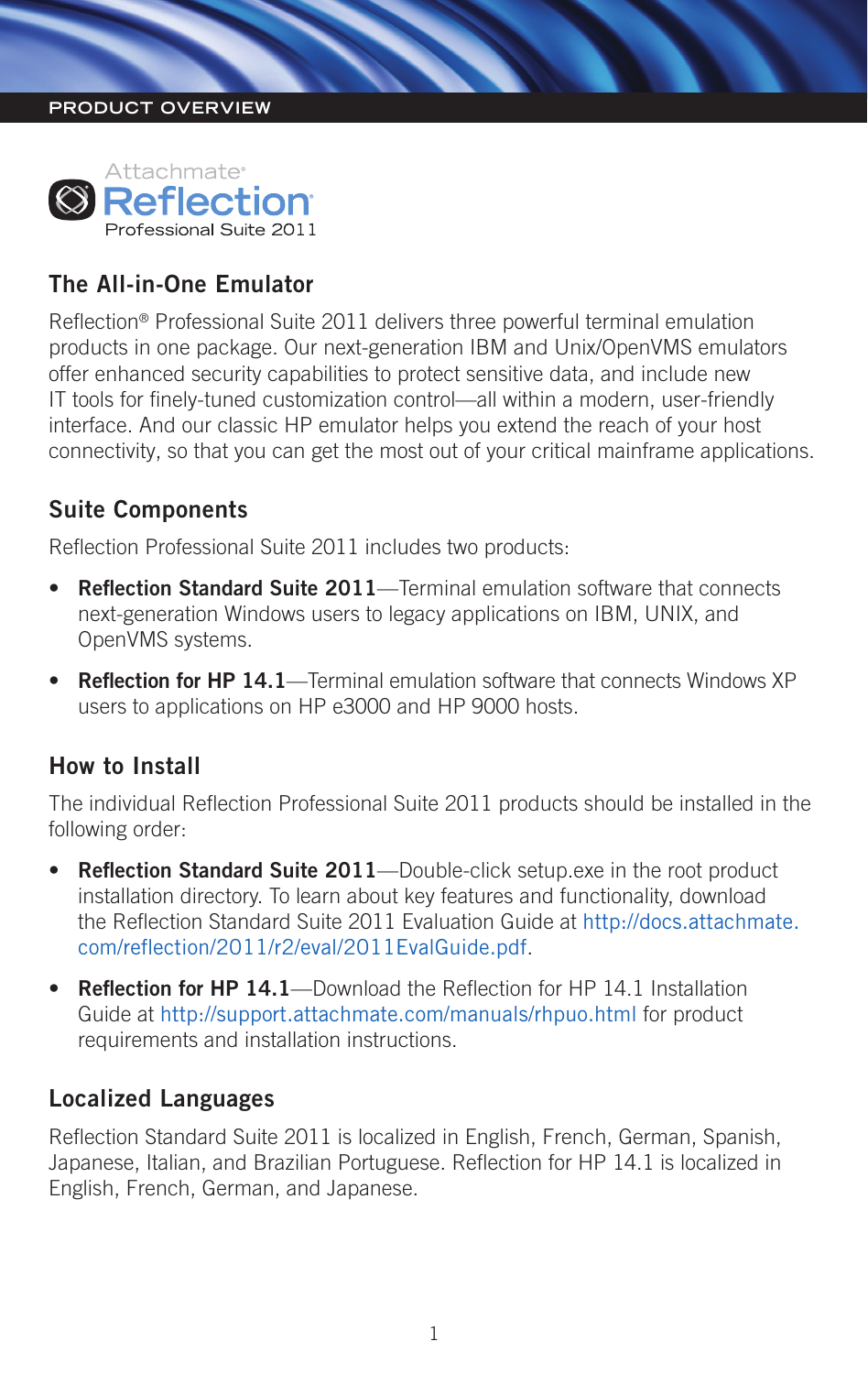# **Technical Support**

You can find technical support contact information for your region at http://support.attachmate.com/contact/. Technical support is available to customers with current maintenance agreements. If you need technical support but do not have a maintenance agreement, please contact Sales Support at 800.872.2829 or salesrecept@attachmate.com.

# **Additional Resources**

Your portal to product and technical information is www.attachmate.com/support/. Here you'll find information about online help, technical notes, product documentation, developer tools, product lifecycles, and more.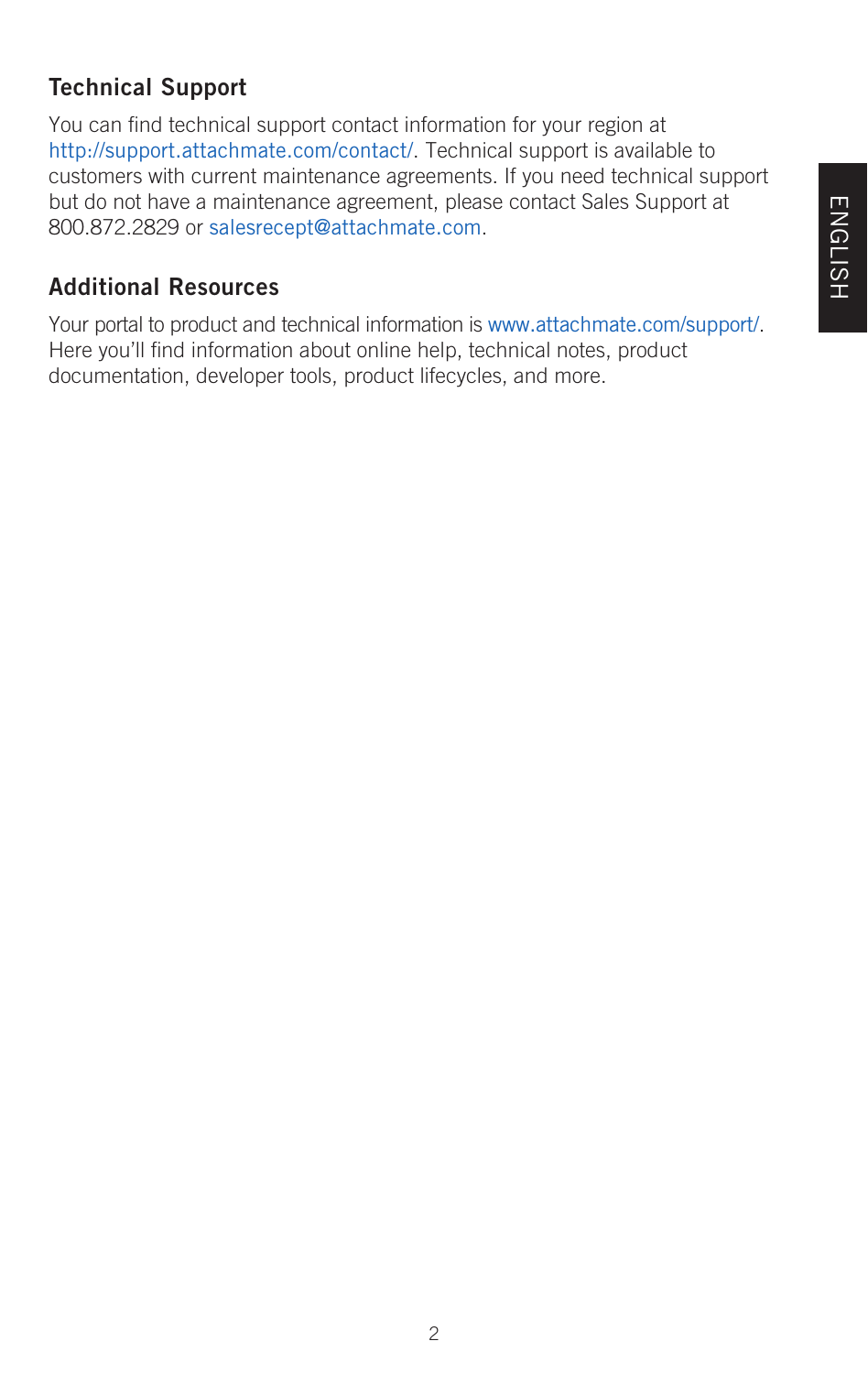#### **PRODUKTÜBERSICHT**



### **The All-in-One Emulator**

Reflection Professional Suite 2011 bietet drei leistungsfähige Terminalemulatoren in einem Paket. Unsere Emulatoren für IBM und Unix/OpenVMS der nächsten Generation bieten erweiterte Sicherheitsfunktionen um sensible Daten zu schützen und beinhalten neue IT-Werkzeuge zum fein abgestimmten Installationprozess alle ausgestattet mit einer modernen Benutzeroberfläche. Dazu unseren klassischen HP-Emulator zur Erweiterung Ihres Host-Zugriffbereichs, sodaß Sie das Optimum aus Ihren geschäftskritischen Host-Anwendungen herausholen können.

#### **Paket-Komponenten**

Die Reflection Professional Suite 2011 beinhaltet folgende Produkte:

- • **Reflection Standard Suite 2011:** Terminalemulationssoftware, die Windows-Benutzer mit Legacyanwendungen auf IBM-, UNIX- und OpenVMS-Systemen verbindet.
- **Reflection for HP 14.1:** Terminalemulationssoftware, die Windows-XP-Benutzer mit Anwendungen auf HP e3000 und HP 9000-Systemen verbindet.

#### **Installationshinweis**

Die einzelnen Produkte der Reflection Professional Suite 2011 sollten in folgender Reihenfolge installiert werden:

- • **Reflection Standard Suite 2011:** Doppelklicken Sie im Stammordner der Installationsdateien für das Produkt auf die Datei setup.exe. Informationen zu den wichtigsten Features und Funktionen finden Sie in der Produktvorstellung von Reflection Standard Suite 2011, die Sie unter: [http://docs.attachmate.com/](http://docs.attachmate.com/reflection/2011/r2/eval/2011evalguide_de.pdf) [reflection/2011/r2/eval/2011evalguide\\_de.pdf](http://docs.attachmate.com/reflection/2011/r2/eval/2011evalguide_de.pdf).
- **Reflection for HP 14.1:** Installations-Hinweise und –Vorraussetzungen können unter http://support.attachmate.com/manuals/rhpuo.html hertuntergeladen werden.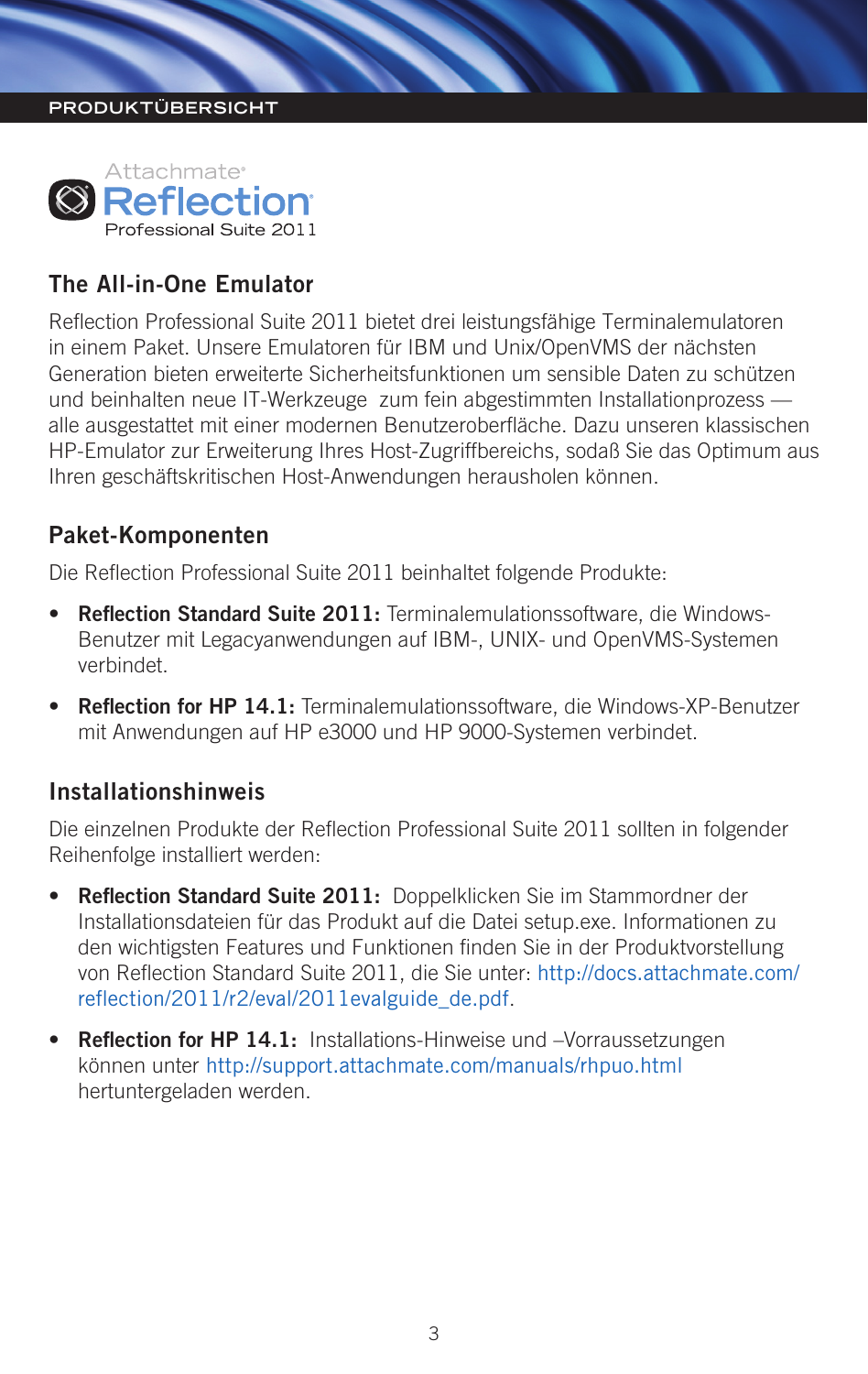# **DEUTSCH** DEUTSCH

# **Sprachversionen**

Reflection Standard Suite 2011 steht in den Sprachen Englisch, Französisch, Deutsch, Spanisch, Japanisch, Italienisch und Brasilianisches Portugiesisch zur Verfügung. Reflection for HP 14.1 gibt es in Englisch, Französisch, Deutsch und auf Japanisch.

# **Technischer Kundendienst**

Die Kontaktinformationen der für Ihre Region zuständigen Kundendienstabteilung finden Sie unter http://support.attachmate.com/contact/. Anspruch auf technische Unterstützung haben alle Kunden mit aktuellen Wartungsverträgen. Wenn Sie technische Unterstützung benötigen, aber noch keinen Wartungsvertrag abgeschlossen haben, können Sie sich unter salesrecept@attachmate.com an den Vertrieb wenden.

# **Weitere Quellen**

Ihr Portal für produktbezogene und technische Informationen ist www.attachmate.com/support/. Auf diesem Portal finden Sie Informationen zur Onlinehilfe, zu technischen Hinweisen, zur Produktdokumentation, zu Entwicklertools, Produktlebenszyklen usw.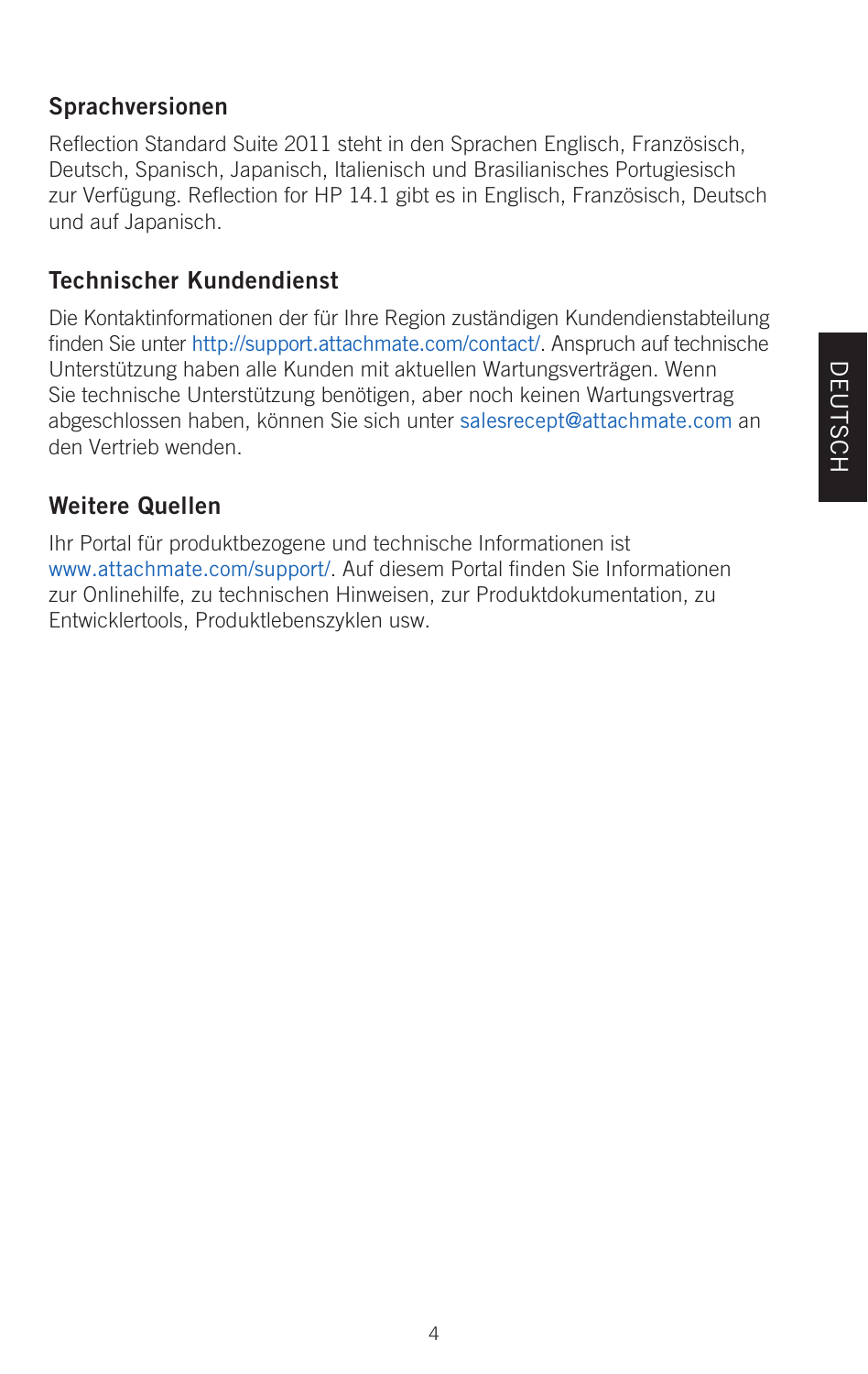#### **PRÉSENTATION DU PRODUIT**



# **L'émulateur Tout-en-Un**

Reflection Professional Suite 2011 fourni 3 produits d'émulation de terminal très puissants en un seul progiciel. Nos émulateurs IBM and Unix/OpenVMS de prochaine génération offrent un niveau accru de capacités de sécurité pour protéger vos données sensibles et inclus de nouveaux outils IT pour un réglage précis du contrôle de personnalisation - le tout depuis une interface moderne et conviviale. Et notre émulateur HP classique vous aide à étendre l'accès à la connectivité de votre hôte, afin que vous obteniez le plus de vos applications critiques du système hôte.

#### **Composants de Suite**

Reflection Professional Suite 2011 inclus deux produits:

- • **Reflection Standard Suite 2011**—Logiciel d'émulation de terminal qui connecte les utilisateurs sous Windows de prochaine génération aux applications héritées sur les systèmes IBM, UNIX, et OpenVMS.
- • **Reflection for HP 14.1**—Logiciel d'émulation de terminal qui connecte les utilisateurs de Windows XP aux applications sur les systèmes hôtes HP e3000 et HP 9000.

#### **Installation**

Les produits individuels de Reflection Professional Suite 2011 doivent être installés dans l'ordre suivant:

- **Reflection Standard Suite 2011**—Double-cliquez sur setup.exe dans le répertoire d'installation racine du produit. Pour en savoir plus sur les fonctions clés et les fonctionnalités, téléchargez le Guide d'évaluation de Reflection Standard Suite 2011 depuis [http://docs.attachmate.com/reflection/2011/r2/](http://docs.attachmate.com/reflection/2011/r2/eval/2011evalguide_fr.pdf) [eval/2011evalguide\\_fr.pdf](http://docs.attachmate.com/reflection/2011/r2/eval/2011evalguide_fr.pdf).
- **Reflection for HP 14.1**—Pour les éléments pré-requis et les instructions d'installation, téléchargez le Guide d'installation de Reflection for HP 14.1 depuis http://support.attachmate.com/manuals/rhpuo.html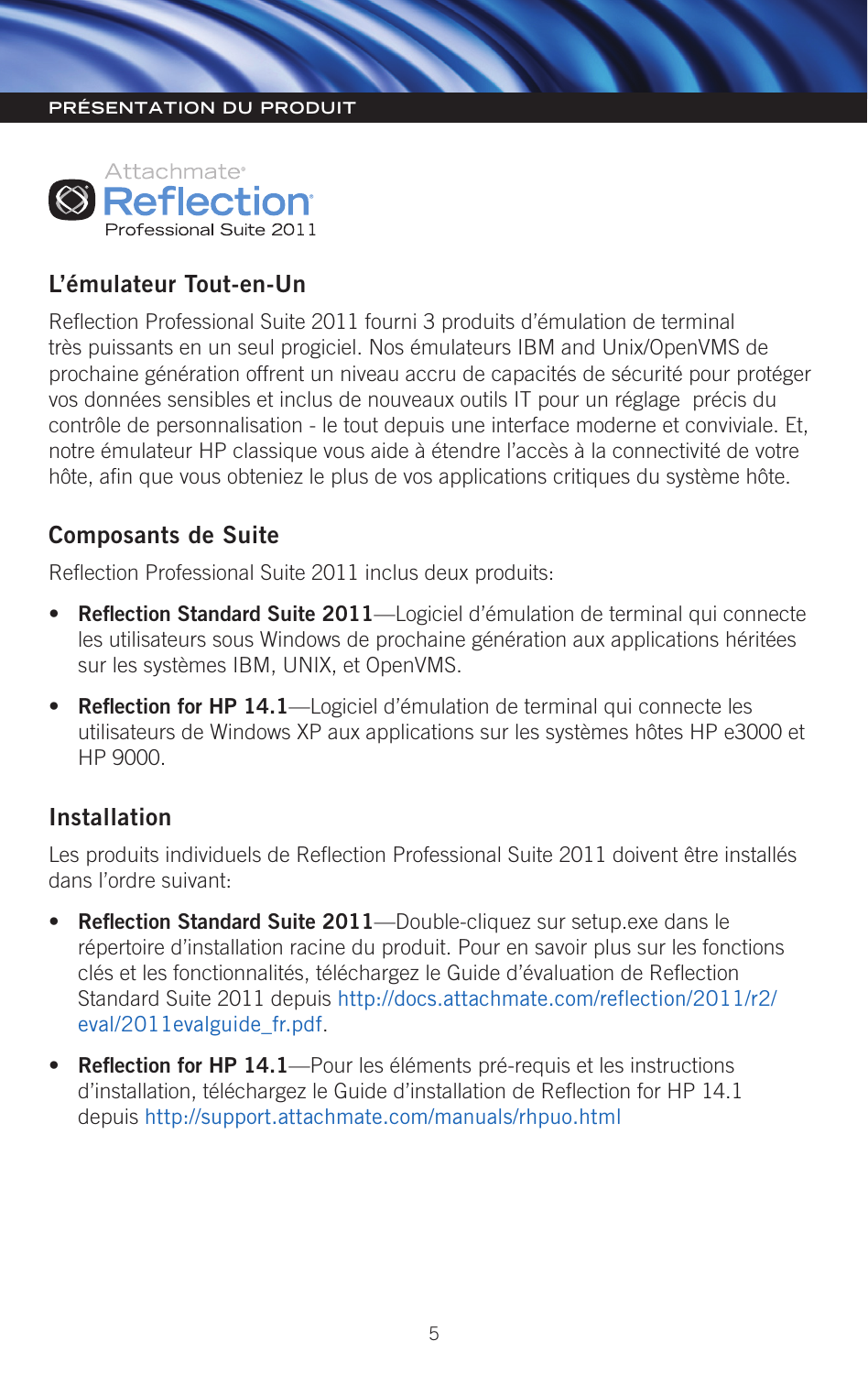# **Langues Disponibles**

Reflection Standard Suite 2011 est disponible en Anglais, Français, Allemand, Espagnol, Japonais, Italien et Portugais-brésilien. Reflection for HP 14.1 est disponible en Anglais, Français, Allemand et Japonais.

# **Support Technique**

Pour contacter le Support Technique de votre région, veuillez visiter le site web http://support.attachmate.com/contact/. Le Support Technique est disponible pour les clients ayant des contrats de maintenance en cours de validité. Si vous avez besoin de support technique mais ne possédez pas de contrat de maintenance, merci de contacter le Support Clientèle par courrier électronique à l'adresse salesrecept@attachmate.com.

# **Ressources supplémentaires**

Pour toute information technique ou relative au produit, veuillez consulter la page www.attachmate.com/support/.

Vous y trouverez les informations concernant l'aide en ligne, les notes techniques, les documentations des produits, les outils de développement, les cycles de vie des produits et une multitude d'autres renseignements.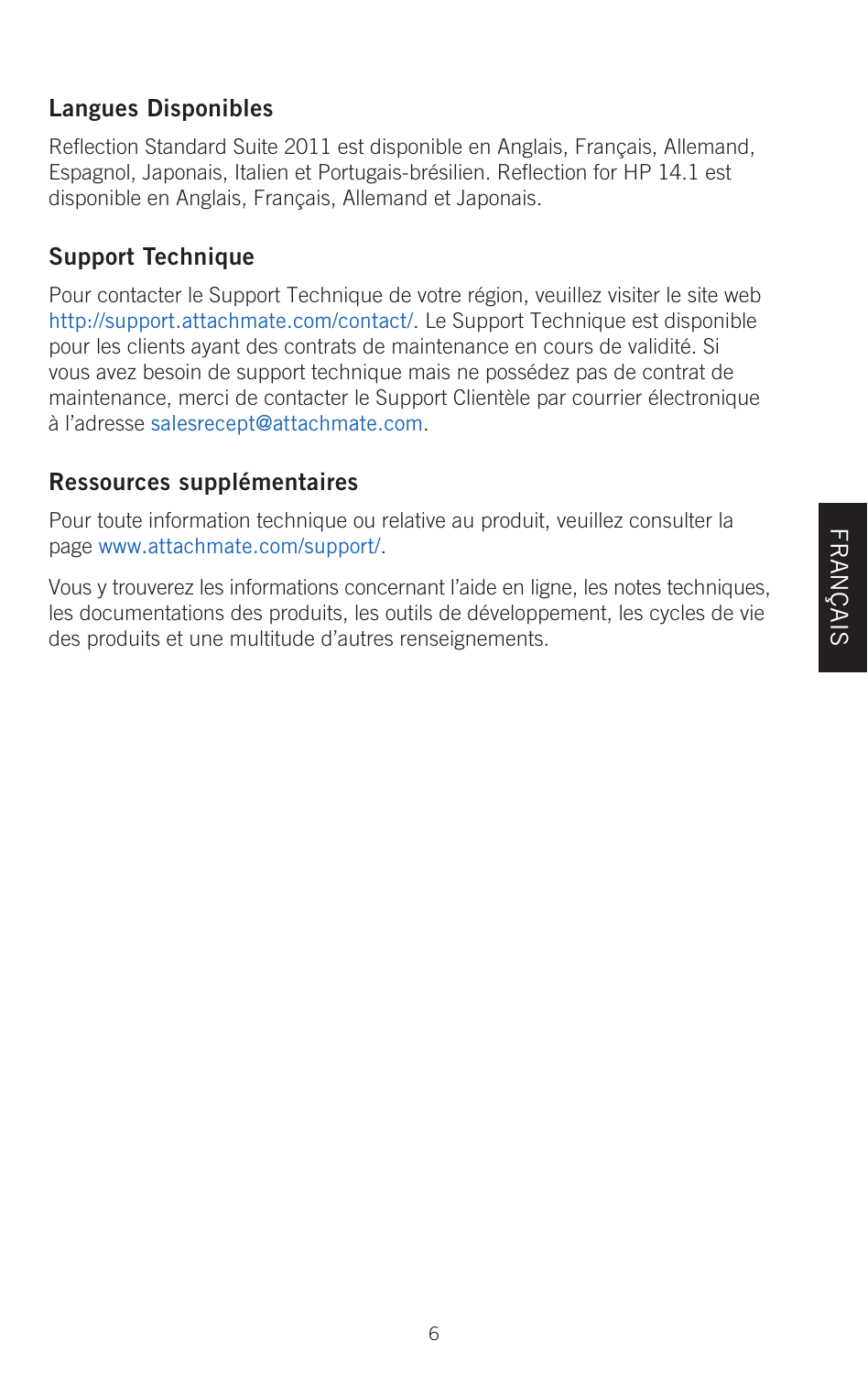

# オールインワンエミュレータ

Reflection Professional Suite 2011 は3つの強力な端末エミュレータを1つのパッケージ で提供します。この次世代のIBM およびUnix/OpenVMS エミュレータは、極秘データの 保護、最新のユーザフレンドリなインターフェースへのカスタマイズ制御を可能にする新 しいIT ツールにより、セキュリティを強化します。また従来の HP エミュレータがホスト の接続性を拡張し、クリティカルなメインフレームアプリケーションを最大限に活用するこ とが可能となります。

# **Suite Components**

Reflection Professional Suite 2011 には以下の2つの製品を含まれます。:

- **Reflection Standard Suite 2011 Windows** ユーザが、IBM、UNIX、および OpenVMS システム上の既存アプリケーションに接続するための端末エミュレーシ ョンソフトウェアです。
- **Reflection for HP 14.1—Windows XP** ユーザが、HP e3000 およびHP 9000 ホ スト上のアプリケーションへ接続するための端末エミュレーションソフトウェアです。

# インストールについて

Reflection Professional Suite 2011 の個別製品のインストールについては、以下の手順 をご参照ください。:

- **Reflection Standard Suite 2011** 製品のインストールディレクトリのルートに ある setup.exe をダブルクリックします。 製品の主要な特長と機能については、 「Reflection Standard Suite 2011 評価ガイド」(http://docs.attachmate.com/ reflection/2011/r2/eval/2011EvalGuide\_ja.pdf) をダウンロードしてお読みください。
- **Reflection for HP 14.1**—製品の要件とインストールについては、「Reflection for HP 14.1 評価ガイド」(http://support.attachmate.com/manuals/rhpuo.html)をダウ ンロードしてお読みください。

#### 各国語への対応

Reflection Standard Suite 2011 は日本語、英語、フランス語、ドイツ語、スペイン語、イ タリア語、ポルトガル語 (ブラジル) の各国語に対応します。Reflection for HP 14.1 は日 本語、英語、フランス語、ドイツ語に対応します。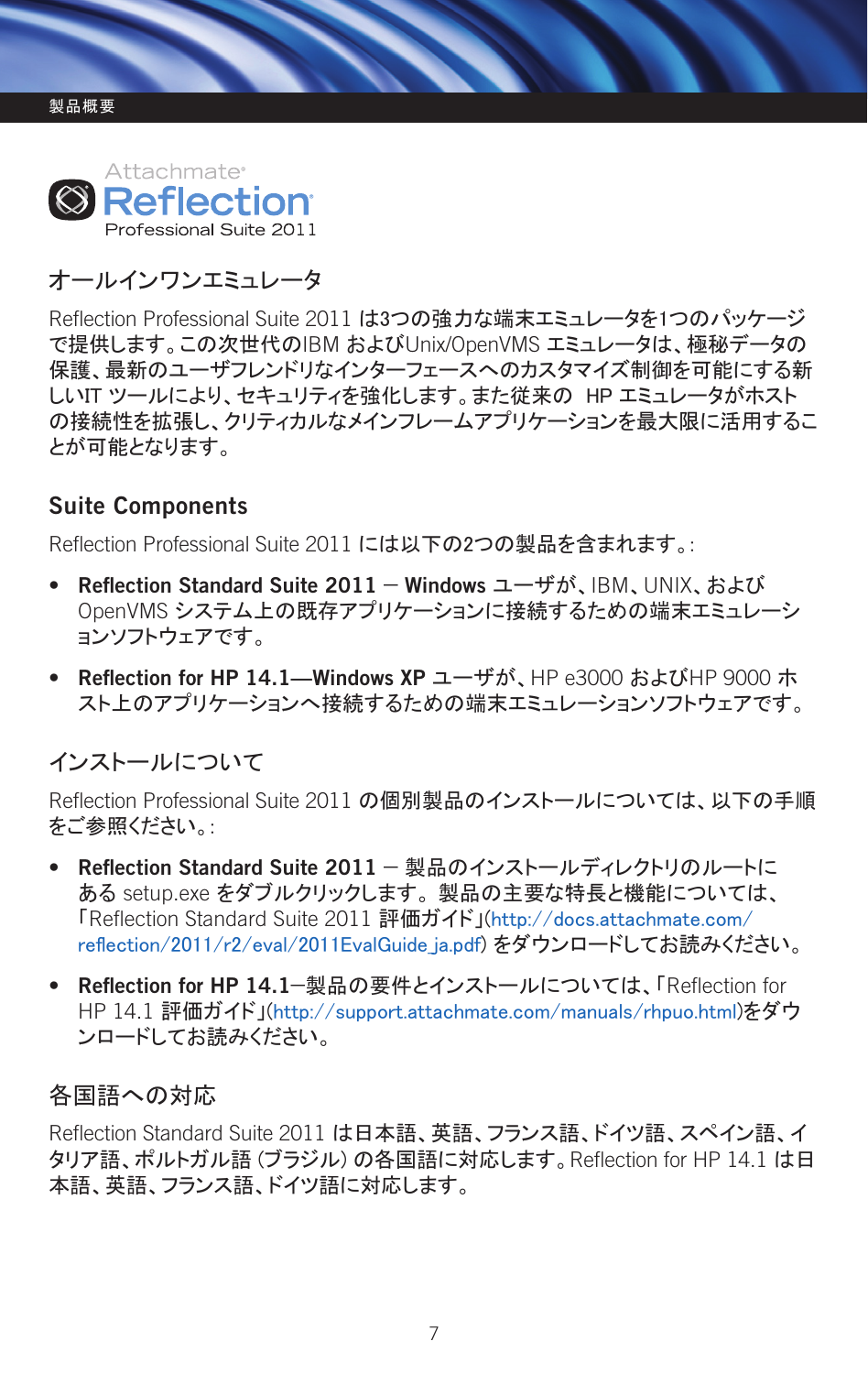#### 技術サポート

技術サポートの連絡先については http://support.attachmate.com/contact/ をご覧く ださい。 最新の保守契約を結んでいるお客様は技術サポートのサービスをご利用い ただけます。 技術サポートが必要で、まだ保守契約を結んでいない場合は、販売元 (j-info@attachmate.com) までご連絡ください。

#### その他の参照情報

製品および技術情報については www.attachmate.com/support/ をご覧ください。 ここ から、オンラインヘルプ、技術ノート、製品マニュアル、開発ツール、製品のライフサイク ルなどの情報をご利用いただけます。